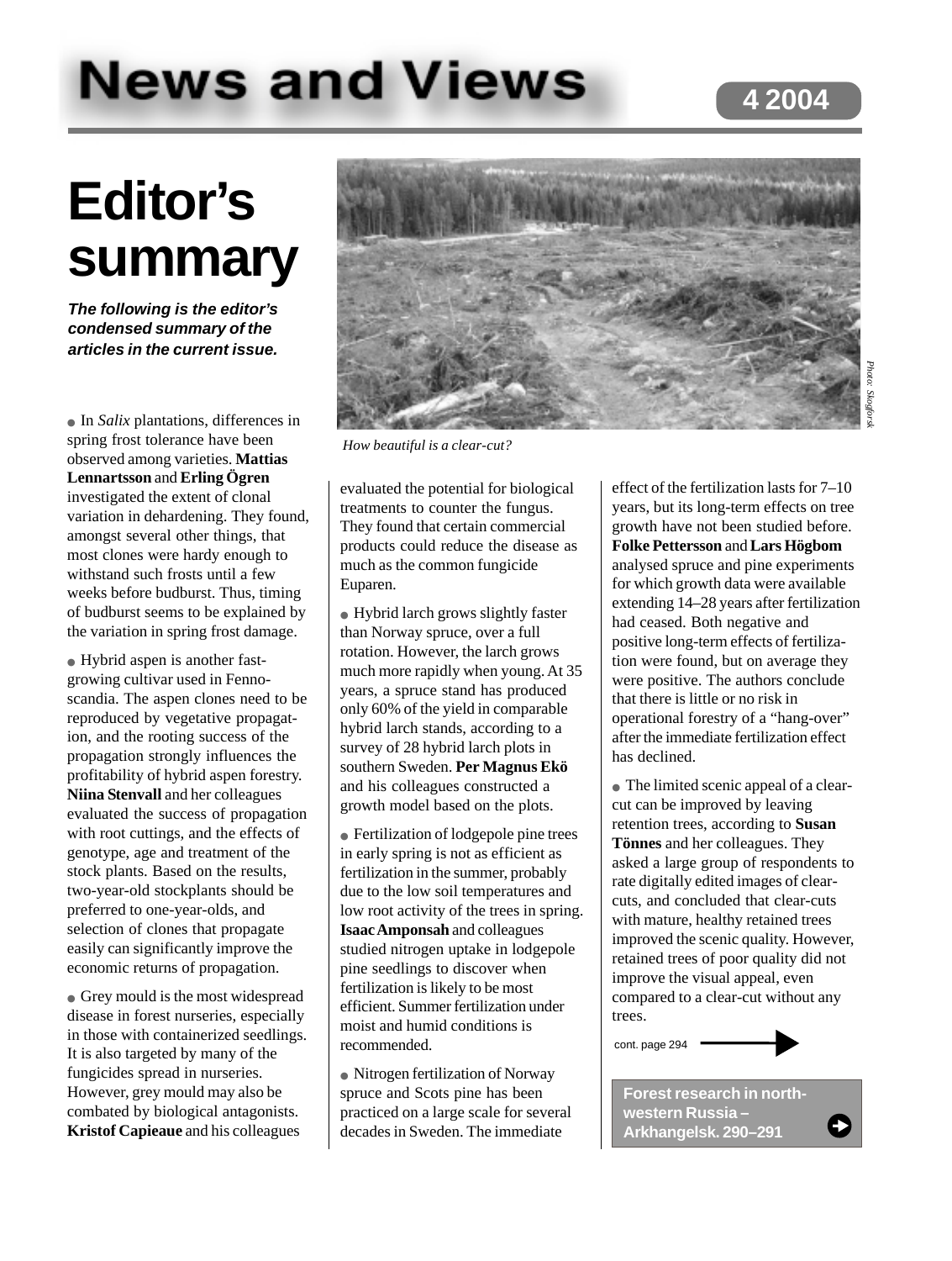## Forest research in nortwestern Russia

**News and Views has run a series of articles in which we have outlined forest research in the Nordic countries and the Baltic states. The time has now come to spotlight northwestern Russia, starting with the Arkhangelsk region.**

#### **Re-organisation**

In 1999, an effort was made by the European Forest Institute (EFI) to describe forest research in Russia and to estimate research capacities. Many of the conclusions reached by the study are probably still valid. The authors stressed the difficulties involved in accessing the necessary information in countries where the economy is rapidly changing. The available information is scarce, and seldom updated.

Traditionally, the former USSR was regarded as one of the leading countries in science and research, especially basic research. Since the collapse of the USSR, the status of Russian science has changed dramatically.



Russian science used to be totally dependent on public funding. In contrast to the western countries, there were no other financial sources that could compensate for the loss when the public spending was cut.

According to the EFI report, operating in the changing circumstances facing Russian science has been tough for the researchers, especially the older ones. It noted that "The prevailing mood in the Russian research community ranges from deep pessimism to nostalgia".

The report identified several changes that had affected Russian science institutions in 1999:

• Staff losses, closure and reorganization of research institutions

- Changes in research networks
- Shifts in priorities and orientations
- Changes in forestry research priorities and spending goals

The report defined forest research organizations according to their recent publication profiles, limiting the study to those responsible for more than 10 forestry-related articles listed in the TREECD database from 1987–1999, amounting to 33 institutions, with a total of over 2000 researchers involved in forest research.

*Source: Forestry research capacities in Russia, report from the European Forest Institute 1999 by Nadejda O. Bystriakova and Oleg G. Chertov. Available at www.efi.fi.*

#### **Forest research institutes in northwestern Russia:**

#### **Saint Petersburg**

- Saint Petersburg Forestry Research Institute
- Saint Petersburg State Forest Academy

#### **Petrozavodsk**

- Forest Research Institute, Russian Academy of Sciences
- Petrozavodsk State University

#### **Syktyvar**

- Syktyvkar Forest Institute, Komi Republic
- Institute of Biology, Komi Scientific Centre, Syktyvkar

#### **Arkhangelsk**

- Arkhangelsk State Technical University, Forestry Faculty
- Northern Research Institute of Forestry, Arkhangelsk

#### **Moscow**

- All-Russian Research Institute of Forest Mechanisation
- Moscow State Forest University

Obtaining information on Russian research is not easy. This list should not be regarded as comprehensive, but as examples of research institutes which are open for cooperation with Nordic research organizations. We aim to complete the presentation when more information is available.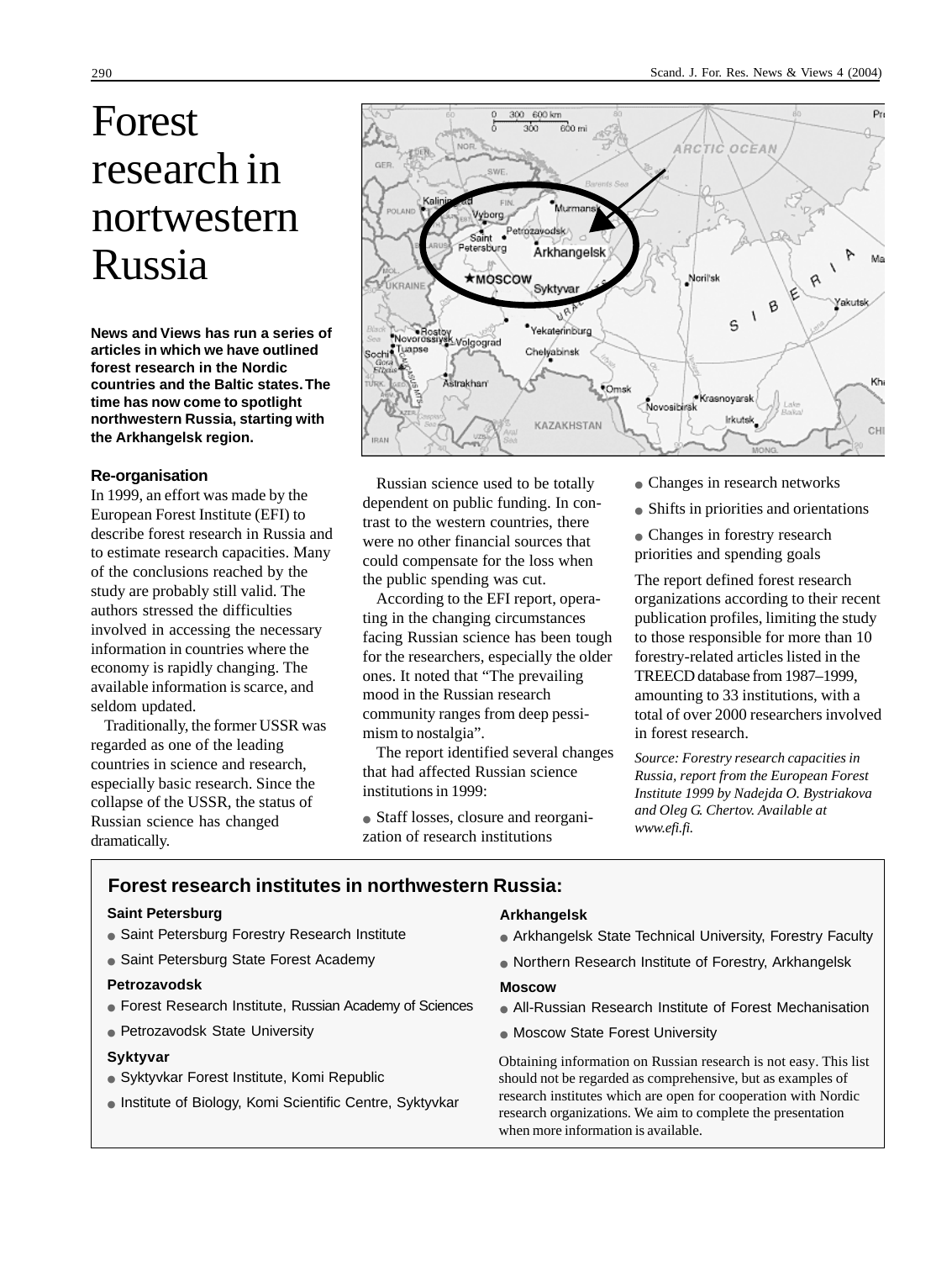## **Arkhangelsk – Northern Research Institute of Forestry**

The Northern Research Institute of Forestry is, beside the Forestry Faculty at Arkhangelsk State Technical University, one of the main forestry research bodies in Arkhangelsk.

Ninety-eight people are employed in the former, including 13 who have scientific doctorates, or are working towards one. The research focuses on forestry in the northern area, and the main directions are:

● Northern-taiga and pre-tundra silviculture strategies to protect raw industrial resources and the ecology.

• Systems of forest management

### **Facts about the Arkhangelsk region**

● The Arkhangelsk Region has one of the largest forest industries in Russia.

• The forestry sector (logging, sawing, woodworking, pulp, paper and wood chemistry activities) accounts for about 50% of the regional output (6% of Russia's total).

• Shorelines on the White, Barents and Kara Seas, which are all part of the Arctic ocean, mark the region's northern borders, while the region borders the republic of Karelia to the west, the Vologodskaya and Kirovskaya regions to the south, and the Republic of Komi and the Tuymen region to the east.

● The total area of the region is more than 400,000 km², approximately corresponding to the area of Sweden.

• The major part of the region is located in the taiga zone, but tundra and forest tundra are also common.

• Over 60% of the land is covered by forests.

● The annual harvest in 2002 was 8.9 million  $m<sup>3</sup>$ , and the annual growth is  $0.6-1.1$  m<sup>3</sup> per hectare.

• Reforestation is done only on a limited scale – 32,000 hectares were subjected to natural regeneration and 9,000 hectares to sawing and planting per year.

based on analyses of the ecological and social functions of wood vegetation and its sustainability

- Forest monitoring
- Improvement of forest productivity, forest harvests, reforestation (natural and artificial) and forest amelioration
- Forest stability and forest ecological exploitation in conditions of intensive anthropogenous influence
- Conservation of biological diversity, landscape-ecological planning
- Forest certification
- Introduction of new tree species

*Contacts: Dr. Rudolf Sungurov, Director Dr. Natalia Demidova, Deputy Director for Sciences E-mail: forestry@arh.ru*

The SNS (the Nordic Forest Research Co-operation Committee) gives financial grants to projects involving cooperation with the so-called adjacent areas, as long as at least two Nordic countries participate. The adjacent areas are mainly the Baltic states and northwestern Russia.



*View of the taiga-tundra border land. Photo: Mats Hannerz*



*Siberian larch, which has a scattered but frequent occurrence in the taiga forest of the Arkhangelsk area. Photo: Mats Hannerz*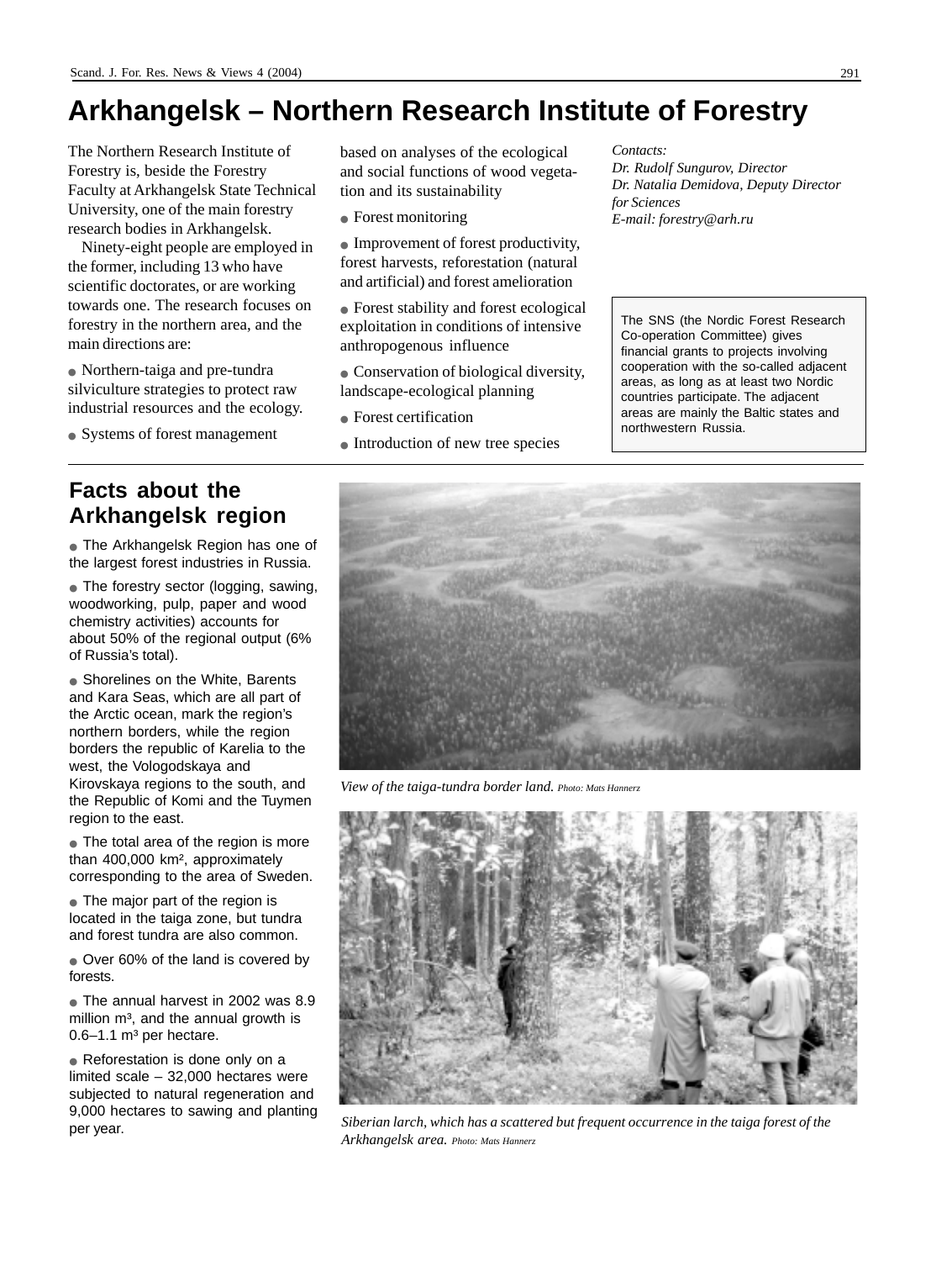**Generating comparable statistics is the objective of many international projects based within the ambit of the EU, the UN and other bodies. In 1998 the Nordic Council of Ministers initiated a project with the aim to establish joint statistics on variations in forests in the Nordic countries. The project should provide a basis for developing common indicators of biodiversity and methods to analyse diversity-related data.**

#### **24 indicators in seven groups**

The project "Biodiversity and forestry in the Nordic countries" (BioNord) used databases from the national forest inventories (NFIs) to identify 24 indicators that are relevant to forest biodiversity and trends affecting it. The NFIs provided the empirical basis for 19 of the indicators, and five were based on other data sources. Other potential indicators, for which common data are not available for all locations, were also identified. The indicators related to key themes were grouped, as follows.

1) **Forest area and land cover,** quantifying the forest area as a proportion of the total land area in each country.

2) **Resource management**, quantifying the growing timber stock and the balance between increment and felling.

3) **Forestry methods and land use**, quantifying the extent of various methods and practices used in the Nordic countries.

4) **Forest dynamics**, quantifying the extent of different types of natural disturbance that affect the forest.

5) **Forest states**, quantifying tree species composition, age distribution, dimension of living trees, tree mortality and dead wood, important substrates, and landscape patterns.

6) **Species diversity and threatened species**, enumerating the number of forest species in different groups of organisms.

7) **Conservation measures**, quantifying the amount of protected forests.

#### **NFIs evaluated**

Finland, Norway and Sweden have national forest inventories based on a grid of plots spread throug-hout the respective countries. Although the field methods vary somewhat between the countries, the majority of the indicators can be estimated with sufficient compatibility from the NFI network for comparative purposes.

Denmark, however, does not have a NFI, therefore many of the necessary data are lacking. A wealth of forest statistics have been produced in Denmark, but they cannot be directly compared to the NFI data of the other countries. Therefore, the figures for several of the criteria do not cover Denmark.

Furthermore, some of the criteria cannot be estimated from the NFI field plots, such as landscape patterns and species information. Thus, data from sources other than the NFIs must also be utilized.

#### **Several systems in Europe**

The BioNord indicators system is one of several used in Europe. They are most similar to the MCPFE indicators for sustainable forestry in Europe. Other such systems include the BEAR indicators, proposed for the "Environment of Europe process", and the general DPSIR system adopted by the EU. Although the systems have

many specific indicators in common, they are not identical, but complement each other in important ways.

#### **Future development**

Work related to the indicators has revealed several issues that need further attention:

• data acquisition must be more closely harmonized for the classification of existing parameters (such as percentage canopy cover and decay classes of dead wood), and new methods for using remote-sensing data must be developed.

● the indicators should be refined and standardized. The challenge is to keep the indicator set as small as possible while providing sufficient information on key factors for forest biodiversity.

● it must be possible to interpret the indicators with respect to forest biodiversity. The biological validation of the indicators is thus of high priority.

*Source: Stokland, J.N., Eriksen, R., Tomter, S.M., Korhonen, K., Tomppo, E., Rajaniemi, S., Söderberg, U., Toet, H. & Riis-Nielsen, T. 2003. Forest biodiversity indicators in the Nordic countries. Status based on national forest inventories. TemaNord 2003:514. Nordic Council of Ministers, Copenhagen 2003.*

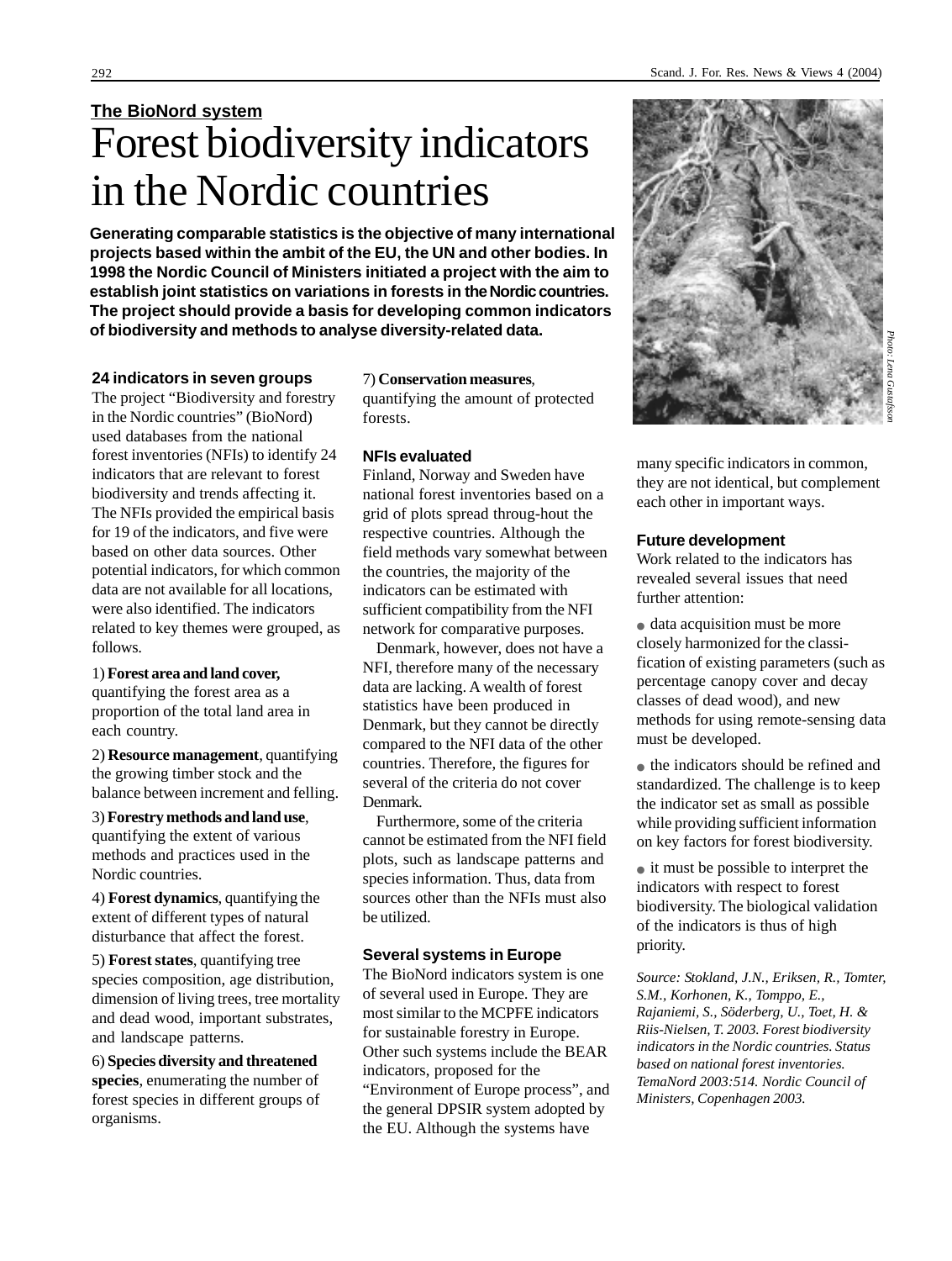### Indicator: **Forest age**

The proportion of forest area in different "maturity-classes" divided in productivity classes.



## Indicator: **Dead wood**

Volume of dead wood in productive forests in the main vegetation zones of three of the Nordic countries.



## Indicator: **Tree dimensions**

Numbers of broadleaf, spruce and pine trees, >40 cm diameter, per hectare.



**Comments:** Forest age in itself is a poor indicator of biological diversity. A 100 year-old pine stand on a low productivity site should be considered biologically young. On the other hand, a 100-yearold broadleaved forest on a highly productive site should often be considered biologically mature. Therefore, development classes are used in the BioNord system: young, middle-aged, logging mature and over-mature.

The proportion of overmature forest is around 5%, except in the low productivity areas, where the proportion is  $10-15%$ 

**Comments:** In the Nordic countries, more than 5,000 species are strongly associated with dead wood: about 20% of all forest species in the region. The most important properties of the dead wood as a habitat are: tree species, degree of decomposition, and diameter of the trunk. Many species also show preferences with respect to factors such as trunk position, local environment and tree parts.

The average volume of dead wood is  $3-4$  m<sup>3</sup> per ha in low productivity forests and 7–10 m<sup>3</sup> per ha in productive forests.

**Comments:** The size of living trees is important to forest bio-diversity since many species specialize in using trees of a particular size. Large living trees are important for some birds that need a minimum diameter for their nest holes or large branches to support big nests, while coarse and slow-growing bark is essential for specialized lichens, predatory spiders etc. Large living trees are also the only possible sources of large snags in the future. The presence of large trees is generally more of a limiting factor for forest biodiversity



*Photo: Skogforsk*

Complete decomposition of dead wood takes some 50–200 years in the region. Thus, the different decay classes represent dead wood from trees that died at different times, spanning a long period.

In Finland and Sweden there is a clear trend for the volume of dead wood to increase from south to north. Finland seems to have a very large volume of dead wood in the northern boreal zone. However, this may be a random sampling effect since since dead wood has been sampled in few plots in northern Finland.

than the presence of small trees.

The indicator chosen to repent this characteristic is the number of large living trees per 100 ha, for each of a number of dimension classes and vegetation zones.